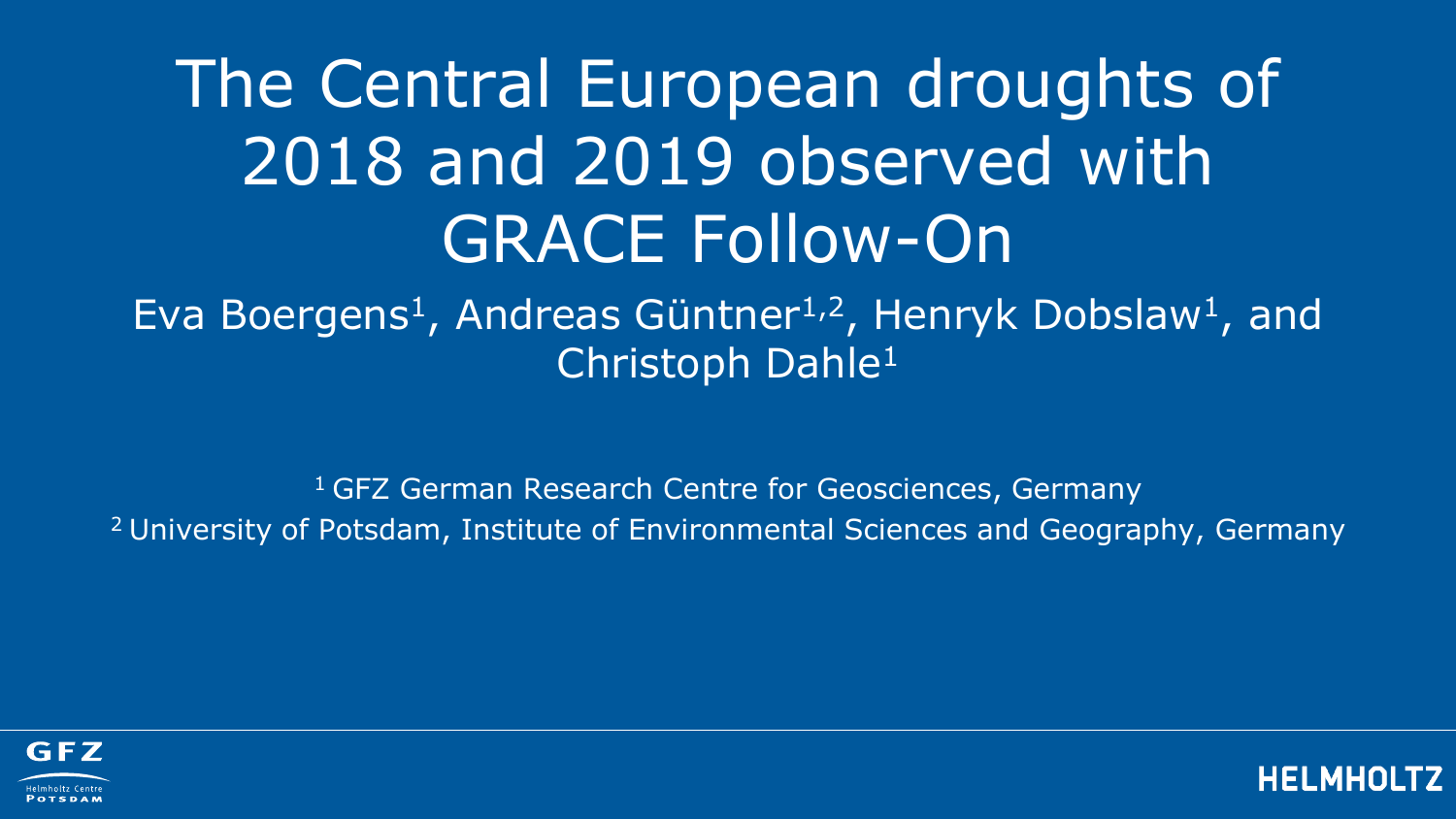### Introduction

- Central Europe exhibited severe droughts in 2018 and 2019
- With GRACE-FO the mass deficit in these years can be quantified
- 18 years of GRACE and GRACE-FO data allow joint assessment of Central European droughts in 2003, 2015, 2018, and 2019
- Comparison with drought indices derived from soil moisture and lake levels relates GRACE/GRACE-FO data to other hydrological observations

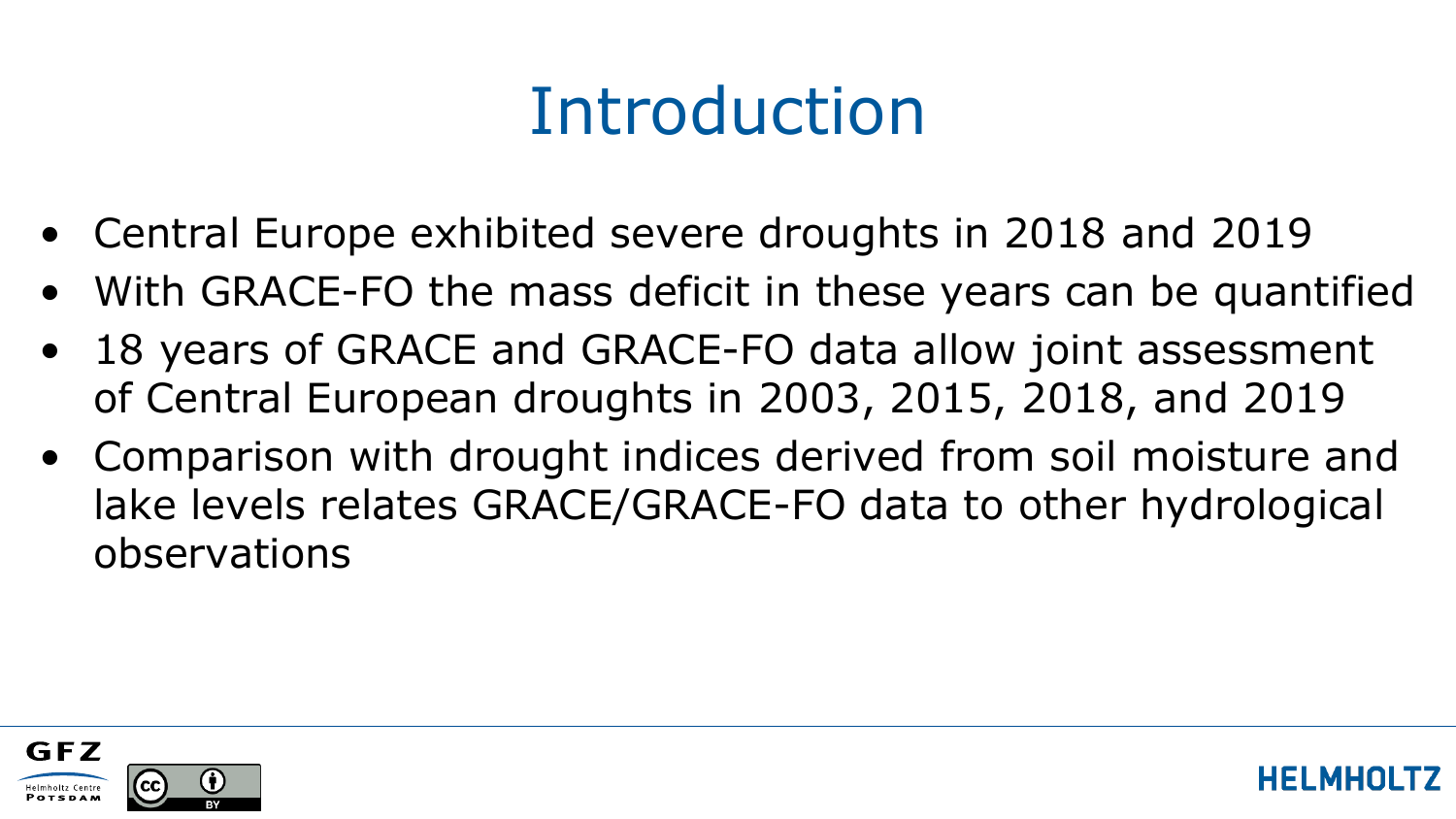### Data

- GRACE and GRACE-FO monthly gravity fields from the GFZ RL06 time series (Dahle et al., 2019)
- Gridded terrestrial water storage (TWS) are available at GFZ's GravIS portal (gravis.gfzpotsdam.de)
- Central Europe: 4°-24° E, 45°- 55°N



**HELMHOLTZ** 

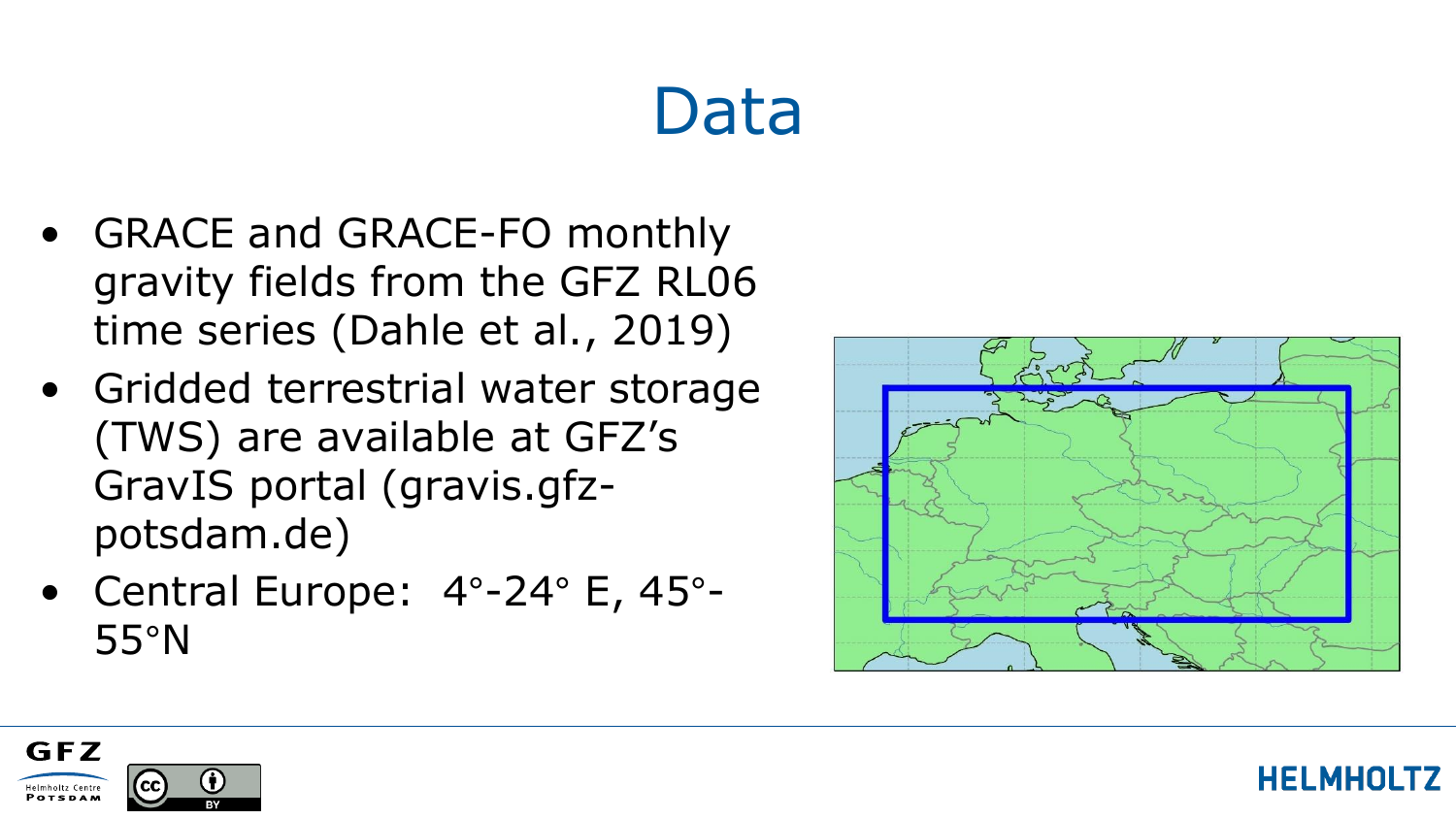#### GRACE/GRACE-FO mass deficit

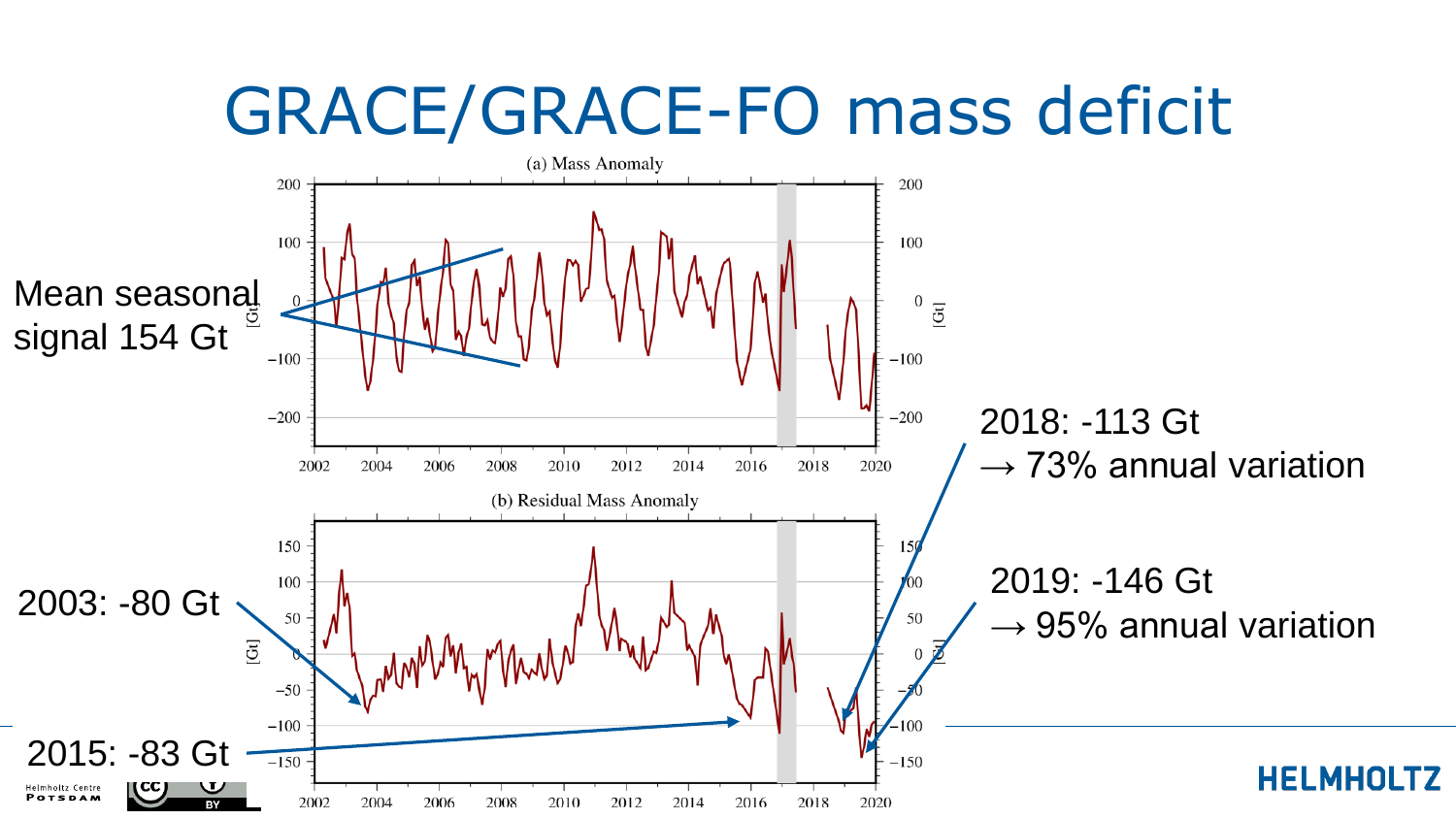# Spatial Pattern of mass deficit



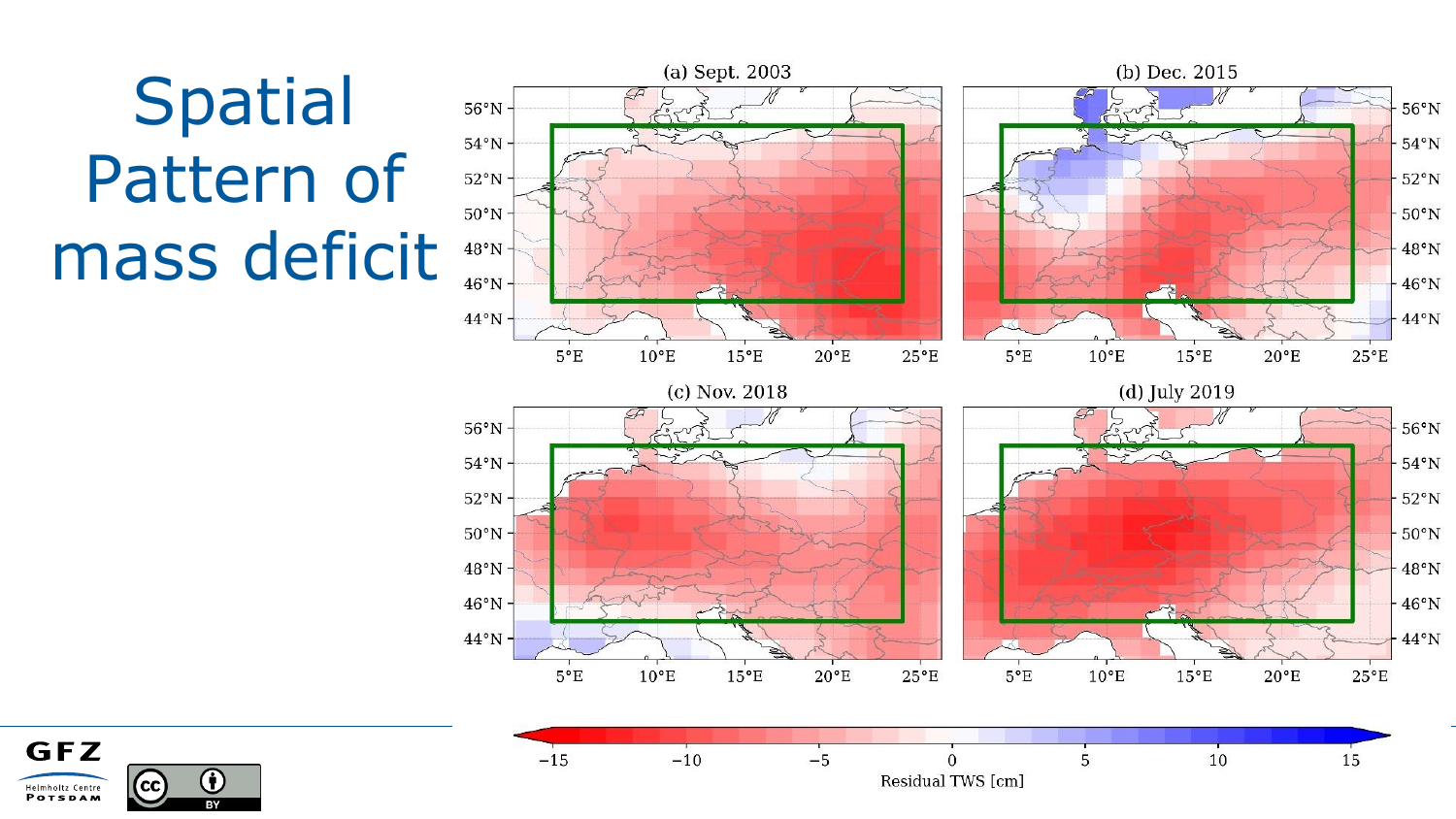## Comparison with Drought Indices

Used drought indices:

- GRACE/GRACE-FO mass anomaly is converted to drought index DI-TWS
	- Drought index as standardised anomaly:
	- $-I TWS_{i,j} = \frac{TWS_{i,j} \mu_i}{\sigma_i}$  $\frac{\partial \mathcal{L}_j - \mu_l}{\partial \sigma_i}$ ,  $\mu_i$ ,  $\sigma_i$ , mean and standard deviation of month i
- European Drought Observatory (EDO) soil moisture drought index (Horion et al., 2012), DI-SM
- Lake levels of Lake Constance and Lake Müritz converted to drought index similar to TWS, DI-LL

HEI MHO

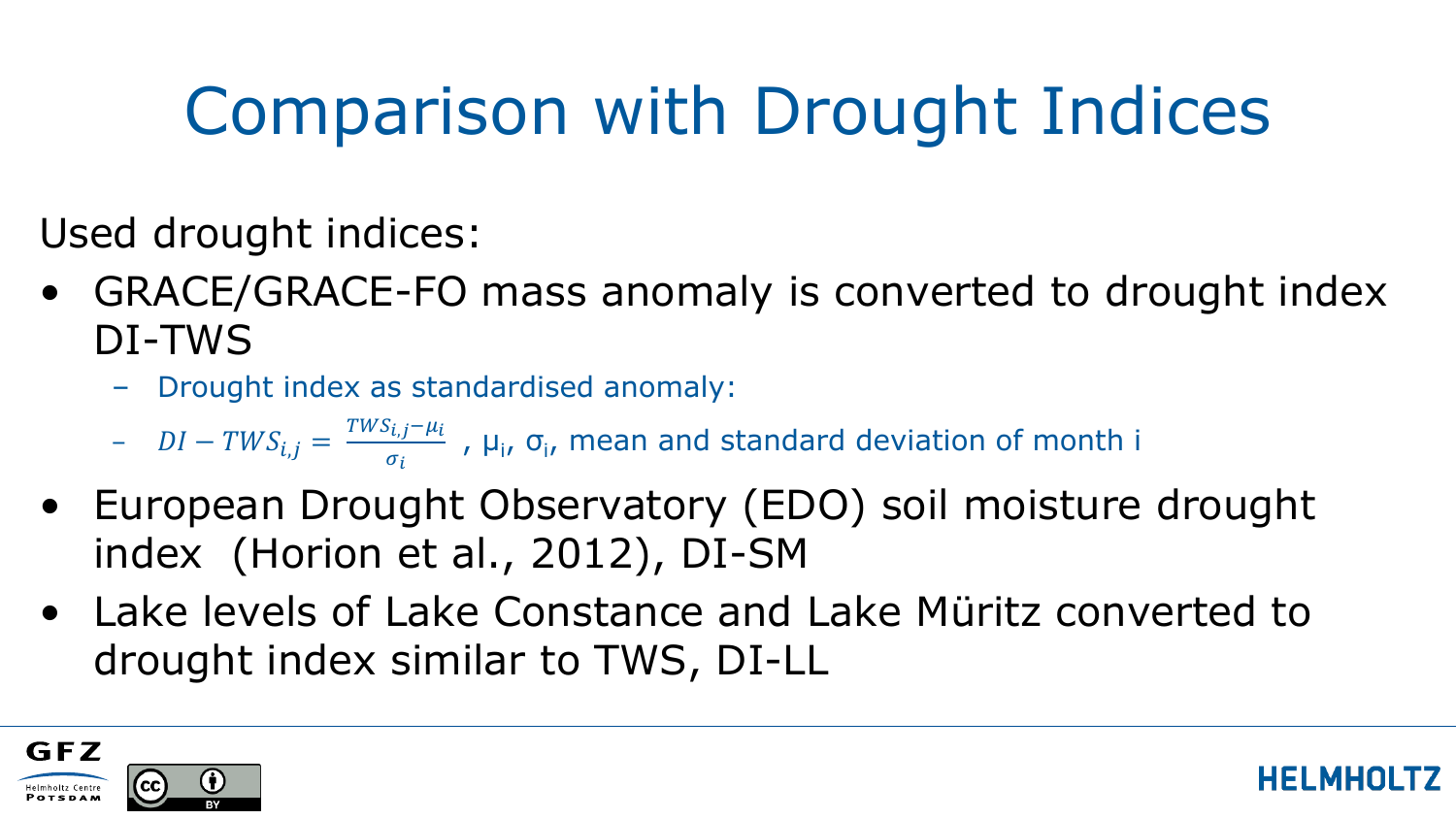# Comparison with Drought Indices

- Soil moisture shows recovery in 2019, not seen with DI-TWS
- High water level of Lake Constance are due to snow-rich winter in the Alps feeding into the lake

GFZ

Helmholtz Centre **POTSDAM** 

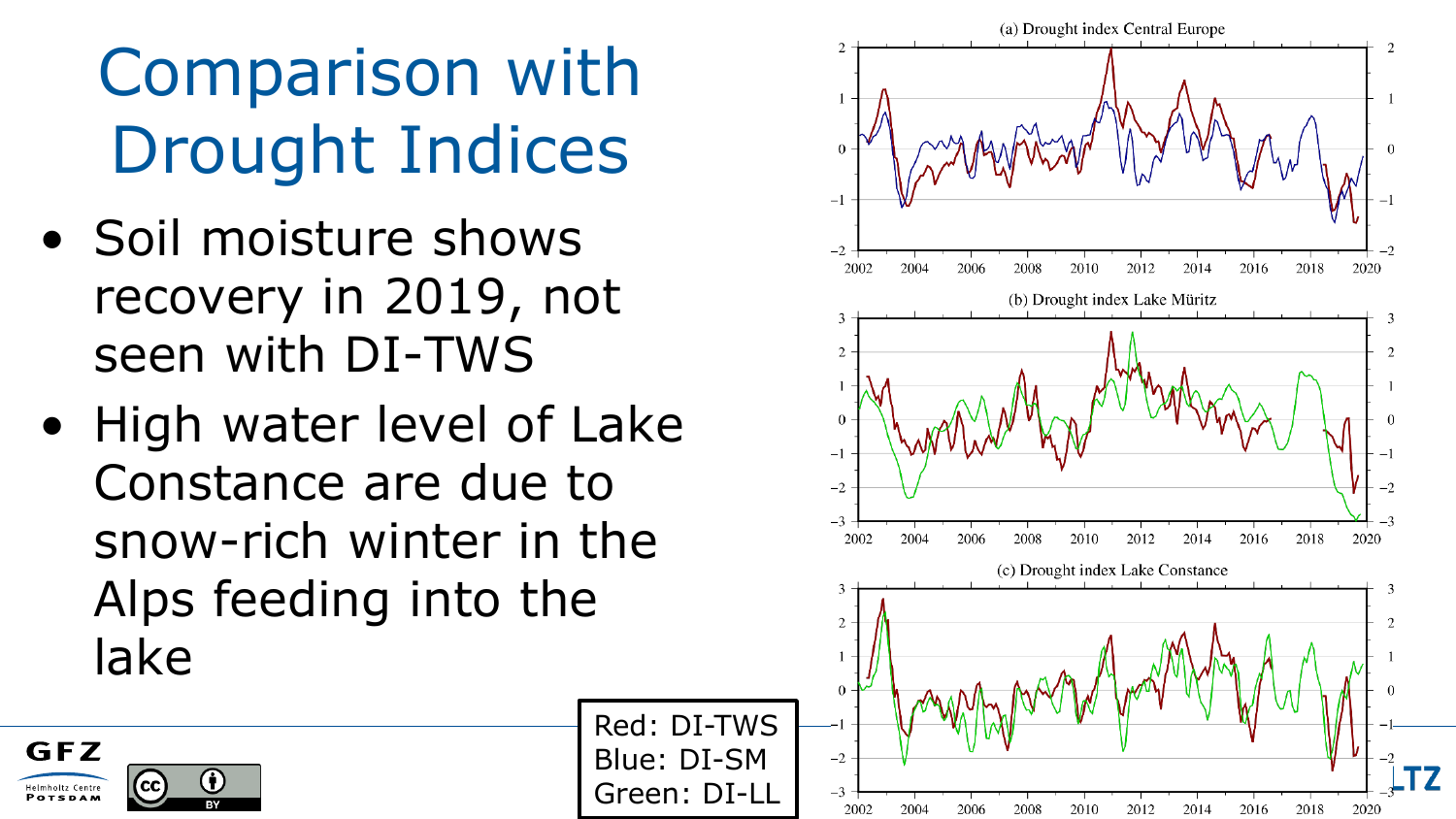Comparison of Spatial Patterns







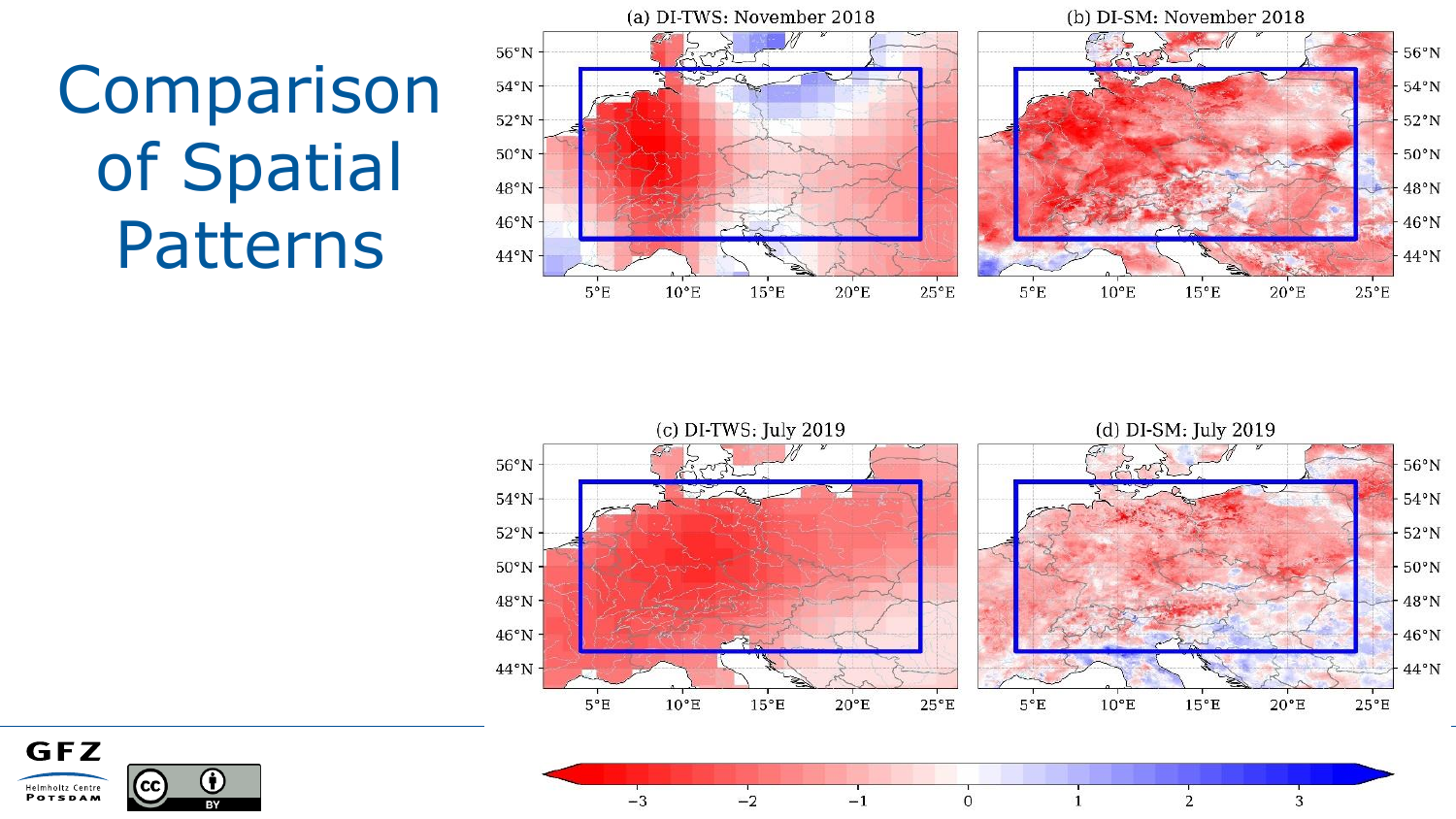### **Conclusion**

- GRACE-FO continues the GRACE mission in quantifying the continental water mass anomalies
- 2018 and 2019 were the driest years in the whole GRACE/GRACE-FO time series in Central Europe with a water storage deficit of 112 Gt and 145 Gt, respectively
- Only GRACE/GRACE-FO can observe the total water mass deficit whereas soil moisture or lake level observations observe only parts and can be governed by regional effects

HEI MHO